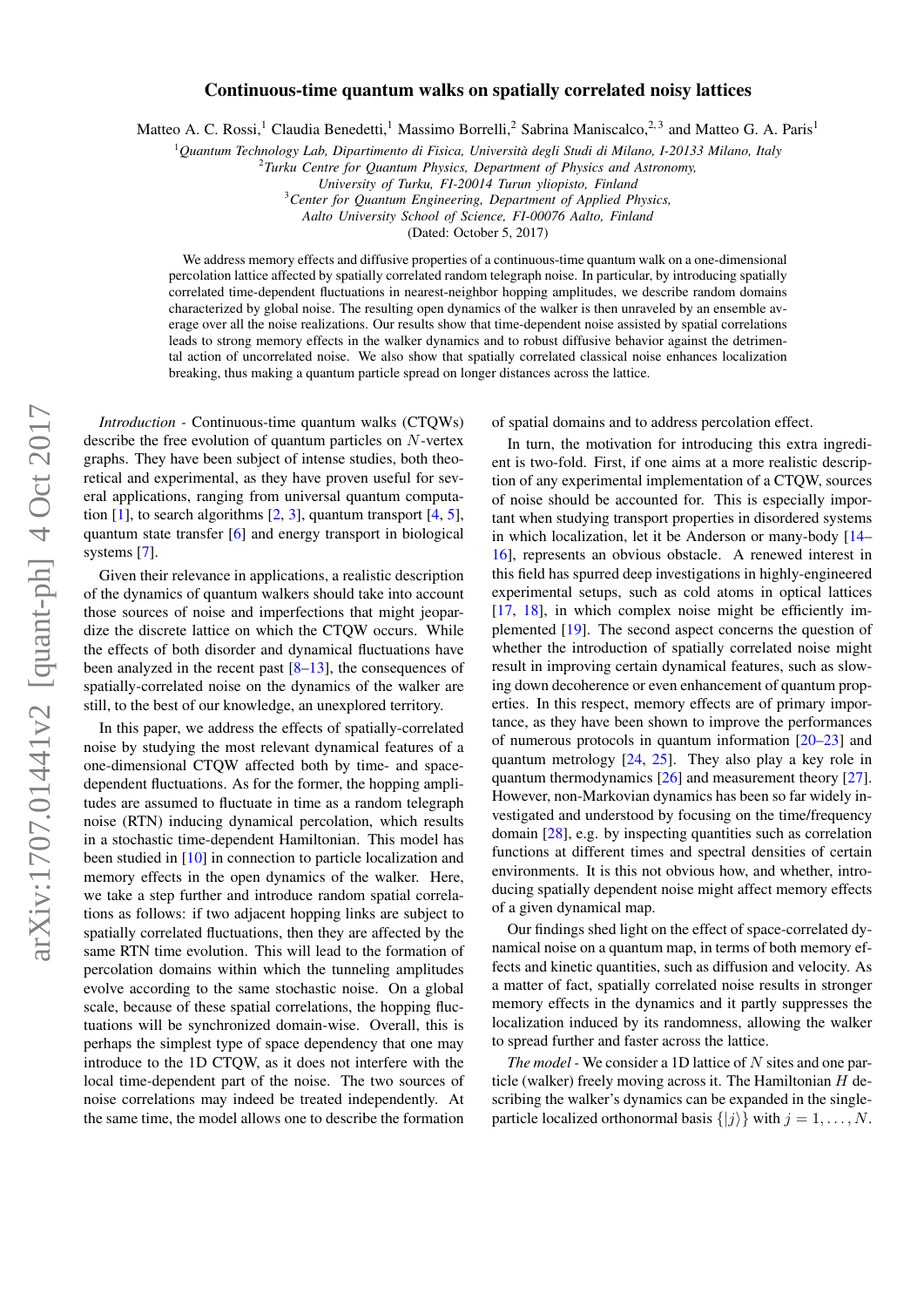If we introduce time-dependent stochastic fluctuations on the hopping amplitudes, the time-dependent Hamiltonian  $H(t)$ reads:

<span id="page-1-0"></span>
$$
H(t) = -\sum_{j} \left[ \nu_0 + \nu g_j(t) \right] \left( |j\rangle\langle j+1| + |j+1\rangle\langle j| \right), \tag{1}
$$

in which  $\nu_0$  is the uniform hopping amplitude between nearest neighbor sites,  $\nu$  is the noise strength and  $\{g_i(t)\}\$ i are independent RTN processes that jump between  $\pm 1$  according to the switching rate  $\gamma$ .

We now introduce spatial correlations in the noisy Hamiltonian [\(1\)](#page-1-0) as follows. We assume that two adjacent links of the lattice can be noise-correlated with a certain probability p. Formally, this translates to the following autocorrelation function:

$$
\langle g_j(t)g_k(0)\rangle = \begin{cases} \propto e^{-2\gamma t}, & \text{if } j, k \text{ correlated} \\ 0, & \text{otherwise} \end{cases} . \tag{2}
$$

For a single noise realization, these spatial correlations will form M domains of lengths  $\{L_1, L_2, \ldots, L_M\}$ , corresponding to M independent noise evolutions  ${g_1(1), g_2(t), \ldots, g_M(t)}$  respectively, as shown in Fig. [1.](#page-1-1) The distribution of the domains is random and different for each noise realization: the probability  $P_M$  of having M domains in a particular noise realization is described by a binomial distribution

<span id="page-1-3"></span>
$$
P_M = \binom{N-1}{M-1} (1-p)^{M-1} p^{N-M},\tag{3}
$$

which corresponds to the following average domain length  $\bar{L}$ (as a function of p)  $\bar{L}_p = \frac{p^N - 1}{p - 1}$ . By continuity, we define  $\bar{L}_1 = \lim_{p \to 1} \bar{L}_p = N$ . In this case, there is a single noise domain that spans the whole lattice.

So far, the amplitude of the fluctuations  $\nu$  has been considered a free parameter of the strength of the noise. Here, we are interested in the effect of noise space and time correlations *per se*, rather than in the noise strength. Thus, we set this parameter to  $\nu = \nu_0$ , meaning that, from now on, we are only going to consider percolation noise: the local hopping amplitudes can switch between 0 and  $2\nu_0$  [\[29\]](#page-4-22), resulting in links that are created and destroyed randomly in time, according to the statistics of the RTN process. Quite obviously, this analysis can be carried out for any value of  $\nu$ .

For each noise realization, the system time evolution is ruled by the operator  $U(t) = \mathcal{T} e^{-i \int_0^{\tau} d\tau H(\tau)}$ . The open dynamics of the walker is unraveled by computing the ensemble average of the unitary dynamics over all possible realizations

<span id="page-1-2"></span>
$$
\bar{\rho}(t) = \Lambda_t \, \rho_0 = \langle U(t) \rho_0 U^{\dagger}(t) \rangle_{\{g(t)\}} \tag{4}
$$

where  $\langle . \rangle_{\{q(t)\}}$  indicates the average taken over an (in principle) infinite number of implementations of the sets  ${g_1(1), g_2(t), \ldots, g_M(t)}$  and  $\rho_0$  is the (fixed) initial state of the walker. Needless to say, whenever the solution to Eq. [\(4\)](#page-1-2)



<span id="page-1-1"></span>Figure 1. Schematic representation of the random spatial domains  ${L_1, L_2, \ldots, L_M}$  for a single realization of the noise, generated according to Eq. [\(3\)](#page-1-3) and of average length  $\bar{L}_p$ . Tunneling amplitudes within the same domain fluctuate synchronously in time and according to the same stochastic process. Different domains evolve independently from each others.

is analytically out of reach, one can only numerically approximate this ensemble-average with a finite number of noise realizations  $R$ . In this case we talk about under-sampling  $[30]$ and the true dynamics [\(4\)](#page-1-2) can be recovered only in the limit  $R \to \infty$ . For all the quantities computed in this work the size of the noise sample is  $R = 10000$ , which guarantees statistical robustness of our results. The code for simulating the dynamics is reported and explained in the Appendix.

*Non-Markovianity of the dynamical map -* As previously mentioned, the noise-averaged dynamics of the walker can no longer be described by Schrödinger equation and one has to resort to the machinery of open quantum systems. In this respect, a relevant question is whether the open dynamics of the walker is memory-less, i.e. Markovian, or non-Markovian. In Ref. [\[10\]](#page-4-9) memory effects in the dynamics of the walker in presence of spatially uncorrelated RTN were investigated for some selected initial states leading to the conclusion that decreasing the switching rate  $\gamma$  enhances the memory effects. That scenario corresponds to noise domains of average length  $L = 1$  and therefore it is a special case study of the more general model introduced in this manuscript. Intuitively, since the non-Markovian dynamics is intrinsically connected to the time-dependency of the environment correlation functions, we can expect that whenever the spatial-uncorrelated noise is Markovian, it will also be Markovian in the spatiallycorrelated-noise case. This is simply because, as mentioned previously, the spatial correlations in the noise do not interfere with the RTN itself but they only *assist* it. However, if memory effects are present already in the spatially uncorrelated scenario, it is not obvious *a priori* how long-range correlated noise with  $\bar{L} > 1$  will affect the non-Markovianity of the quantum map. Similarly to  $[10]$ , we use the trace-distancebased Breuer-Laine-Piilo (BLP) [\[31\]](#page-5-0) approach to characterize memory effects in the open dynamics of the walker. The trace distance between two quantum states  $\rho_1$  and  $\rho_2$  is defined as  $D(t) = D(\rho_1(t), \rho_2(t)) = \frac{1}{2} ||\rho_1(t) - \rho_2(t)||$ , where  $||A|| = \text{Tr} \left[ \sqrt{A^{\dagger}A} \right], \rho_{1(2)}(t) = \Lambda_t \rho_{1(2)}$  and  $\Lambda_t$  denotes a dynamical quantum map. For a Markovian map,  $D(t)$  monotonically decreases in time for any initial pair of states. Therefore, a violation of such a constraint signals the presence of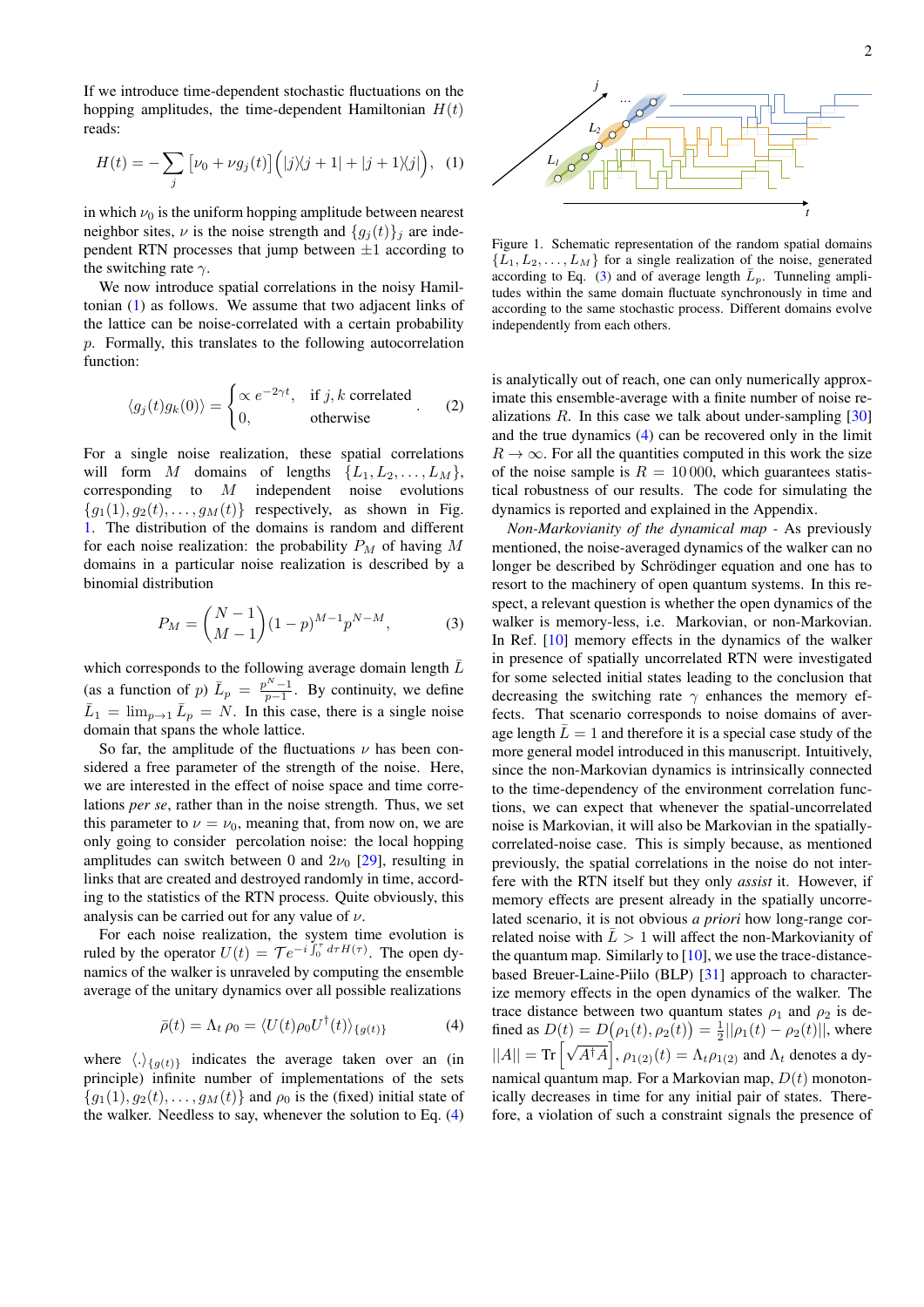memory-effects or, equivalently, a non-Markovian dynamics. A quantifier of memory effects can be defined by integrating the time derivative of  $D(t)$  over the time intervals where the trace distance has revivals, i.e.  $D(t) = dD(t)/dt > 0$ , and then maximizing over all the possible pairs of initial states. Computationally, this translates to evaluating the following quantity:

<span id="page-2-0"></span>
$$
\mathcal{N} = \max_{\rho_1, \rho_2} \int_{\dot{D}(t) > 0} dt \, \frac{d}{dt} D(\Lambda_t \rho_1, \Lambda_t \rho_2) \tag{5}
$$

in which  $\Lambda_t$  is the dynamical map [\(4\)](#page-1-2). The above quantity is, in practice, nearly impossible to compute exactly because it involves a state optimization procedure and only few analytically treatable cases are known in literature [\[20\]](#page-4-15). Nonetheless, it does provide a rather intuitive interpretation of memory effects in open systems and it still allows to get an insight of the behavior of memory effects by selecting some significant pairs of initial states.

*Diffusion vs localization: the inverse participation ratio -* In Ref. [\[10\]](#page-4-9), the dynamics governed by Eq. [\(1\)](#page-1-0) in absence of spatially correlated noise was analyzed in details, showing a transition from a diffusive to a localized regime as a function of the switching rate  $\gamma$ . Furthermore, depending on the strength of the noise, a quantum-to-classical transition was also observed for the fast noise case ( $\gamma > 1$ ), resulting in a Gaussian probability distribution of the walker's state. Here, we aim at understanding the role of noise spatial correlations in the dynamical behavior of the walker. Specifically, we want to understand whether spatially correlated noise domains help the particle spread over the lattice or whether they instead favor localization. We quantify the extent of noise-induced localization by means of the inverse participation ratio (IPR) [\[32\]](#page-5-1), defined as

$$
\mathcal{I}(t) = \sum_{j=1}^{N} \langle j | \bar{\rho}(t) | j \rangle^{2}.
$$
 (6)

IPR is bounded between  $1/N$  and 1 with  $\mathcal{I}(t) = \frac{1}{N}$  meaning complete delocalisation and  $\mathcal{I}(t) = 1$  corresponding to localization on a single site. The larger the IPR, the more localized the particle is. Using IPR we now investigate how the spatially correlated time-dependent noise affects the diffusive properties of the walker.

*Results* - We now present our results on the dynamical properties of the walker in a noisy, spatially correlated lattice. The evolution of the walker is obtained by randomly generating the domains and the noise realizations, computing the single realization unitary dynamics and finally performing the ensemble average [\(4\)](#page-1-2) for a  $N = 100$  lattice and for  $R = 10000$  iterations. First, we will focus on the non-Markovian character of the quantum map, then analyze the diffusive properties of the CTQW. As anticipated above, the maximization in Eq.  $(5)$  is a nearly impossible task for most physical systems. Because of our computational resources and the complexity of the model at hand, this case-study is certainly no exception. However,



<span id="page-2-2"></span>Figure 2. Non-Markovianity  $n_{\tau}$  ( $\gamma$ ,  $\bar{L}$ ) as a function of the average domain length  $\overline{L}$  and switching rate  $\gamma$  for percolation noise. The selected initial states are  $|N/2\rangle$  and  $|N/2+1\rangle$  with  $N = 100$  and  $\nu_0 \tau = 20$ . In the white region,  $n_\tau (\gamma, \vec{L}) = 0$ .

 $\overline{L}$ 

γ

we can still compute the integral in Eq. [\(5\)](#page-2-0) for some relevant initial pairs of states and gain useful information regarding at least their dynamics. Since we are interested in the interplay between noise-induced localization and memory effects due to spatially correlated noise, we restrict our attention to pairs of initial states that are localized on adjacent sites and we compute the following quantity

<span id="page-2-1"></span>
$$
n_{\tau}\left(\gamma,\bar{L}\right) = \int_{\dot{D}(t)>0} dt \frac{d}{dt} D\big(\Lambda_t \rho_{N/2}, \Lambda_t \rho_{1+N/2}\big), \quad (7)
$$

for a fixed final time  $\tau$ , as a function of  $\gamma$ . In the above equation,  $\rho_j = |j\rangle\langle j|$  and  $\Lambda_t = \Lambda_t(\gamma, \bar{L})$  is the dynamical map computed via Eq. [\(4\)](#page-1-2) that depends upon the value of the noise switching rate  $\gamma$  and the average domains length  $\overline{L}$ . The inte-gral over time in Eq. [\(7\)](#page-2-1) is up to the fixed time  $\tau$ . In Fig. [2](#page-2-2) we display  $n_{\tau}$   $(\gamma, \overline{L})$  for a  $N = 100$  lattice and  $\nu_0 \tau = 20$ . We choose this truncation time to ensure that the tails of the walker wave-function have not yet reached the boundaries of the lattice and therefore we need not to worry about finitesize-induced memory effects. Here we analyze a range of values for  $\gamma$  that are known to generate non-Markovian dynamics, for the same initial states, in the case of non-correlated RTN [\[10\]](#page-4-9). The striking feature we immediately notice is that, after a minimum located at  $\overline{L} \approx 2$  and independent of  $\gamma$ , as the average domain length  $\overline{L}$  is increased, the non-Markovian character evaluated through Eq. [\(7\)](#page-2-1) also increases. Thus spatial correlations in the noise make memory effects stronger, at least for this set of initial states. An intuitive theoretical explanation of this behavior might be the following. The presence of domains with a typical length  $\overline{L}$  is effectively equivalent to amplifying the single-link contribution to memory effects proportionally to the size of the domain. The walker experiences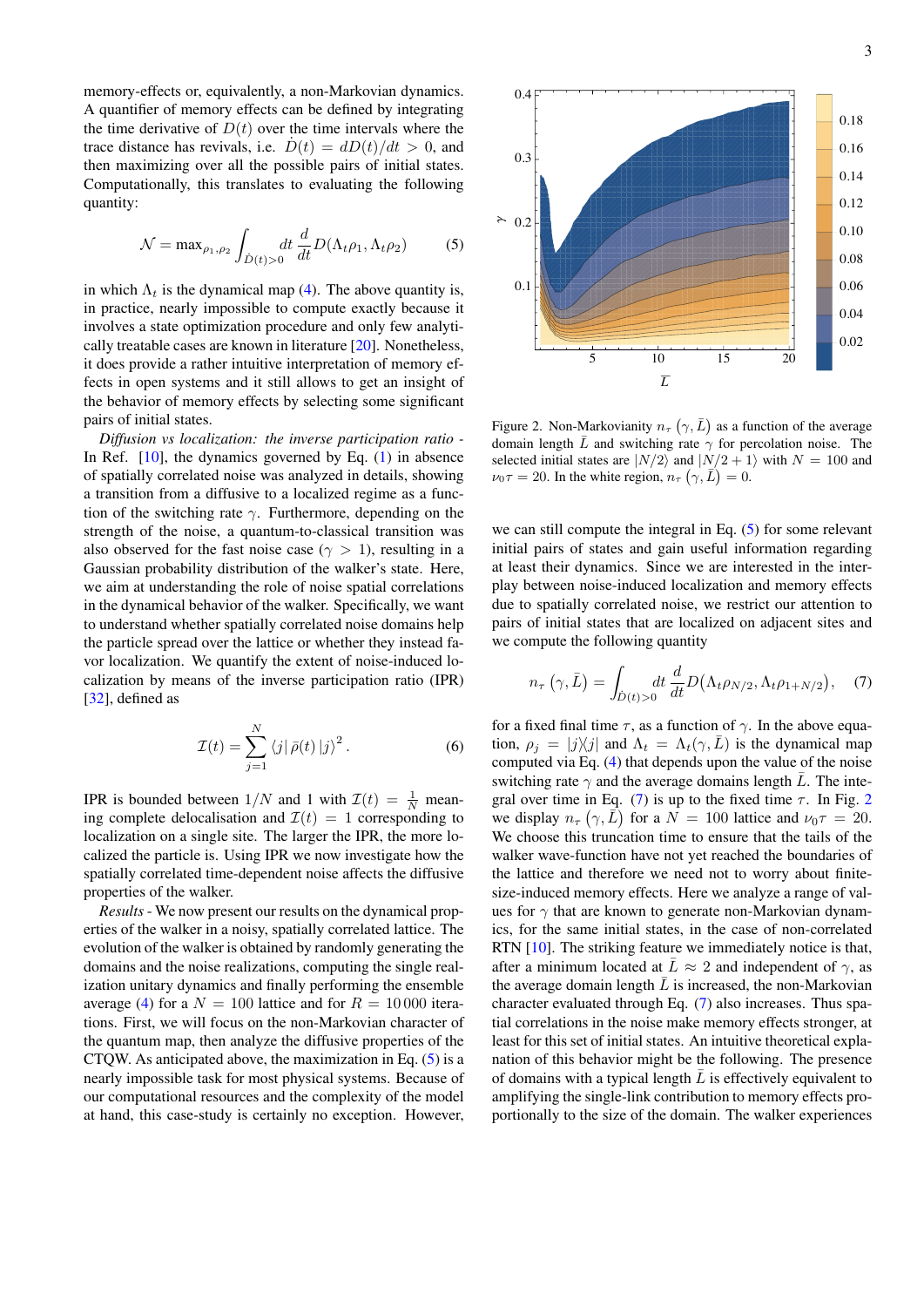

<span id="page-3-0"></span>Figure 3. Long-time value of the IPR as a function of average domain length  $\bar{L}$  and switching rate  $\gamma$  for percolation noise for the initial states  $|N/2\rangle$  with  $N = 100$  for  $\nu_0 \tau = 20$ .

a smaller effective lattice of size M with, however, stronger average local disorder. We performed this calculation using increasingly separated localized initial states and found the exact same behavior, with the only difference being a smaller value of  $n_{\tau}$   $(\gamma, \bar{L})$ .

In Fig. [3,](#page-3-0) we display the long-time IPR  $\mathcal{I}(\nu_0\tau)$  as a function of  $\gamma$  and  $\overline{L}$  computed for the initially localized state  $|N/2\rangle$ . This quantity is defined as the quasi-stationary value that the IPR reaches before boundary effects come into play. Interestingly, for a fixed  $\gamma$ , this has a maximum at  $\overline{L} = 1$ , similarly to  $n_{\tau}(\gamma,\bar{L})$ , and decays fast as  $\bar{L}$  increases. While uncorrelated slow noise tends to keep the walker localized around its initial position, spatial correlations break the localization and lead to a stronger diffusion of the wave function across the lattice. By increasing the value of the switching rate  $\gamma$ , the IPR becomes smaller as we approach memory-less and more diffusive dynamics. Therefore, while the presence of slow noise ( $\gamma$  < 1) tends to favor localization, by adding random spatial correlations to the very same noise we can limit this effect and allow the walker to propagate through the lattice while still retaining memory effects in its dynamics. Overall, and perhaps quite unexpectedly, for a small fixed  $\gamma$ , a spatially-correlated RTN tends to suppress localization while still enhancing memory effects.

To investigate transport properties in this setting we turn our attention to an initial Gaussian wave-packet, equipped with an average momentum  $k_0$  and spatial spread  $\Delta$ 

<span id="page-3-1"></span>
$$
|\mathcal{G}\rangle = \sum_{j=1}^{N} \left[ \frac{1}{\sqrt{2\pi\Delta^2}} e^{-\frac{\left(j - \frac{N}{2}\right)^2}{2\Delta^2}} \right] e^{-ik_0 j} |j\rangle. \tag{8}
$$

We study the behavior of both the IPR and the average momentum operator  $\hat{p} = -i\nabla$ , computed using the Born rule

 $\langle \hat{p}(t) \rangle = \text{Tr} [\bar{\rho}(t) \hat{p}]$ , which represents the average quantum velocity at which the wave packet travels across the lattice. Figure [4](#page-4-24) shows the time evolution of these two quantities for three different values of the switching rate  $\gamma$  and different average domain lengths  $\overline{L}$ . In this case, the effects of the spatially correlated RTN become even clearer. The wavepacket momentum  $\langle p \rangle$  (upper panel) decreases in time, until it eventually vanishes asymptotically, and this decay is faster for smaller values of  $\gamma$ , in agreement with Fig. [3.](#page-3-0) However, while space-uncorrelated noise leads to a faster reduction of  $\langle \hat{p} \rangle$ , spatial correlations in the RTN allow the wave-packet to preserve momentum and travel longer across the lattice before stopping. In the limiting case of  $\bar{L} = N$  (i.e.  $p = 1$ ), the average momentum  $\langle \hat{p} \rangle$  is preserved, as in the noiseless case.

Similarly to the case studied above, the IPR (lower panel) generally decreases in time. However, there seems to exist a more complicated interplay between  $\gamma$  and  $\overline{L}$ . For small  $\gamma$  the IPR decays faster for larger values of  $\overline{L}$ , indicating that spatial correlations break the noise-induced localization, in agreement with our previous results. For larger switching rates  $\gamma$ , instead, the situation is quite the opposite: strong spatial correlations prevent the particle distribution from spreading further, thus preserving the initial IPR, with the limiting case of  $p = 1$ , i.e.  $\overline{L} = N$  that gives the slowest possible decay.

Since the average momentum  $\langle p \rangle$  decreases very slowly in time in this regime, the original wave packet can travel across the lattice, maintaining its original shape. This feature is the key ingredient for quantum transport and state transfer, where one wants a quantum state to evolve across a complex network, without losing its quantum properties, so that its quantum information content can be recovered from another point in the network.

Therefore, we have again evidence of how the introduction of space correlations in the noise helps preserving dynamical properties better than in the spatially uncorrelated case. This can surely be exploited to design protocols for state transfer and communication across networks.

*Conclusions -* We have addressed in detail the effects of spatial correlations on the dynamics of continuous-time quantum walks on noisy percolation lattices. Our model, which allows us to address memory effects and transport properties, is based on a stochastic time-dependent Hamiltonian, where the hopping amplitudes between adjacent nodes are described as local random-telegraph processes, which themselves show spatial correlations.

Our results show that classical spatial correlations in the noise make quantum features of the CTQW more robust. More specifically, we have provided evidence that the presence of strongly spatially correlated noise induces robust memory effects on the quantum map, as compared to the case of uncorrelated RTN. Furthermore, spatial correlations lead to localization-breaking, i.e. make the walker able to spread over the network and to reach distant nodes while still undergoing non-Markovian dynamics. Finally, we have shown that spatially correlated RTN improves transport properties of an initially traveling Gaussian packet compared the analogue un-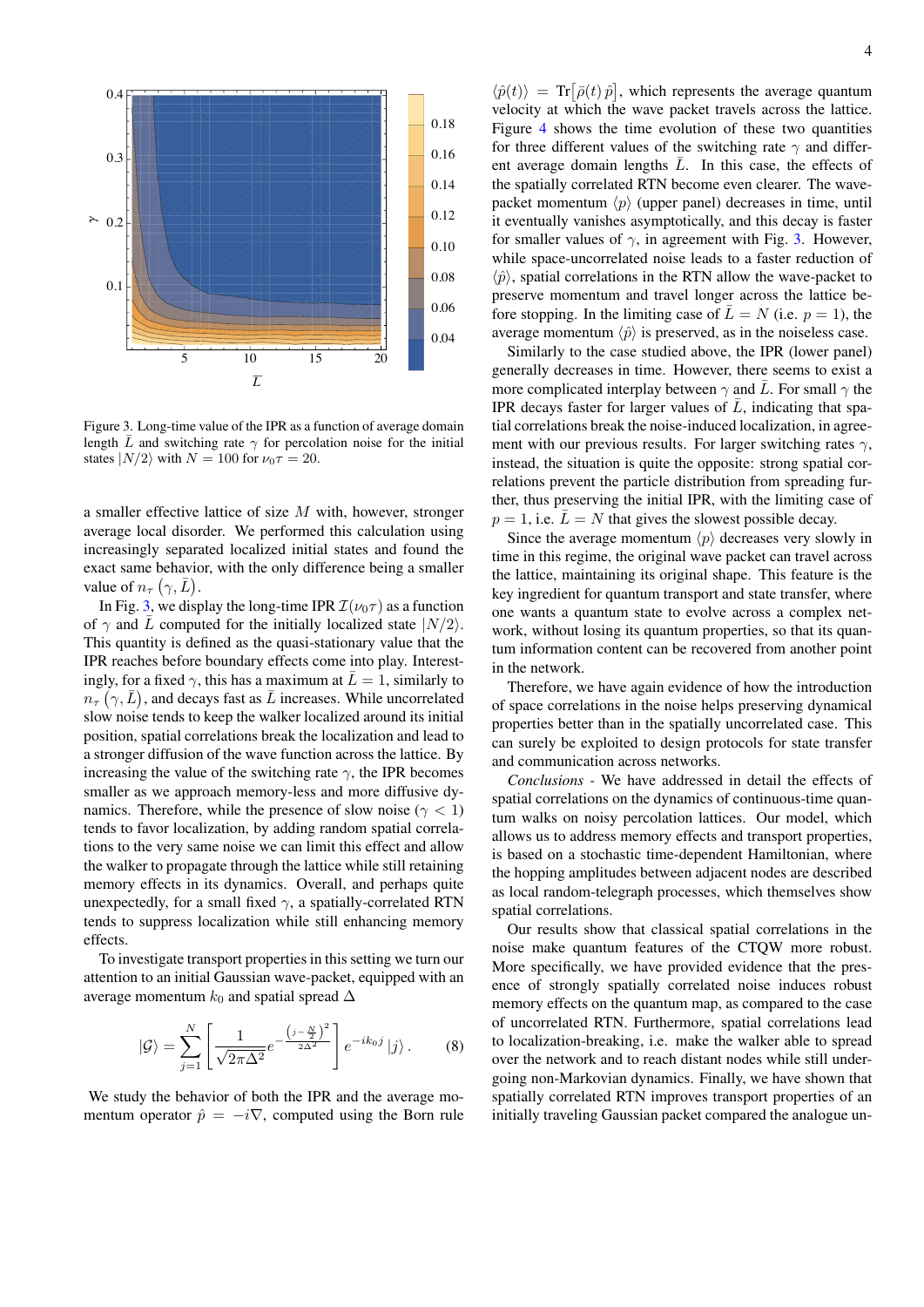

<span id="page-4-24"></span>Figure 4. Expectation value of the momentum operator  $\langle p \rangle$  (top panels) and IPR  $\mathcal I$  (bottom panels) as a function of time, for different average domain lengths  $\bar{L}$ , for  $\gamma = 0.1$  (left), 1 (center) and 10 (right), with lattice size  $N = 100$ . The black dashed line indicates the noiseless case. The initial state is (8), with  $k_0 = \pi/2$ ,  $\Delta = 10$ .

correlated case.

Our analysis provides novel insight into the effects of spatially correlated noise on simple graphs and represents a first step into the understanding of the role of correlated fluctuations on complex networks, which, in turn, are extremely relevant to several quantum information and computation task, such as quantum algorithms, quantum communication and models for realistic transport across distant nodes.

This work has been supported by EU through the collaborative H2020 project QuProCS (Grant Agreement 641277).

- <span id="page-4-0"></span>[1] A. M. Childs, *Phys. Rev. Lett.* **102.** 180501 (2009).
- <span id="page-4-1"></span>[2] A. M. Childs and J. Goldstone, *Phys. Rev. A* **70**, 022314 (2004).
- <span id="page-4-2"></span>[3] S. Chakraborty, L. Novo, A. Ambainis, and Y. Omar, Phys. Rev. Lett. 116, 100501 (2016).
- <span id="page-4-3"></span> $[4]$ O. Mülken, V. Pernice, and A. Blumen, *Phys. Rev. E* 76, 051125 (2007).
- <span id="page-4-4"></span>[5] H. Bougroura, H. Aissaoui, N. Chancellor, and V. Kendon, Phys. Rev. A 94, 062331 (2016).
- <span id="page-4-5"></span>[6] D. Tamascelli, S. Olivares, S. Rossotti, R. Osellame, and M. G. A. Paris, Sci. Rep. 6, 26054 (2016).
- <span id="page-4-6"></span>[7] M. Mohseni, P. Rebentrost, S. Lloyd, and A. Aspuru-Guzik, J. Chem. Phys. 129, 174106 (2008).
- <span id="page-4-7"></span>[8] Y. Yin, D. E. Katsanos, and S. N. Evangelou, *Phys. Rev. A* 77,  $022302(2008)$
- [9] A. Schreiber, K. N. Cassemiro, V. Potoček, A. Gábris, I. Jex, and C. Silberhorn, *Phys. Rev. Lett.* **106**, 180403 (2011).
- <span id="page-4-9"></span>[10] C. Benedetti, F. Buscemi, P. Bordone, and M. G. A. Paris, *Phys.* Rev. A 93, 042313 (2016).
- [11] I. Siloi, C. Benedetti, E. Piccinini, J. Piilo, S. Maniscalco, M. G. A. Paris, and P. Bordone, *Phys. Rev. A* 95, 022106

 $(2017).$ 

- [12] Z. J. Li and J. B. Wang, Sci. Rep. 5, 13585 (2015).
- <span id="page-4-8"></span>[13] T. Chattaraj and R. V. Krems, *Phys. Rev. A* 94, 023601 (2016).
- <span id="page-4-10"></span>[14] P. W. Anderson, *Phys. Rev. Lett.* **18**, 1049 (1967).
- [15] D. Basko, I. Aleiner, and B. Altshuler, Ann. Phys. 321, 1126  $(2006)$
- <span id="page-4-11"></span>[16] R. Nandkishore and D. A. Huse, Ann. Rev. Cond. Matt. Phys.  $6, 15(2015)$ .
- <span id="page-4-12"></span>[17] I. Bloch, J. Dalibard, and W. Zwerger, Rev. Mod. Phys. 80, 885  $(2008).$
- <span id="page-4-13"></span>[18] M. A. Cazalilla, R. Citro, T. Giamarchi, E. Orignac, and M. Rigol, Rev. Mod. Phys. 83, 1405 (2011).
- <span id="page-4-14"></span>[19] F. Meinert, M. J. Mark, K. Lauber, A. J. Daley, and H.-C. Nägerl, *Phys. Rev. Lett.* **116**, 205301 (2016).
- <span id="page-4-15"></span>[20] A. Karlsson, H. Lyyra, E.-M. Laine, S. Maniscalco, and J. Piilo, Phys. Rev. A 93, 032135 (2016).
- [21] B.-H. Liu, X.-M. Hu, Y.-F. Huang, C.-F. Li, G.-C. Guo, A. Karlsson, E.-M. Laine, S. Maniscalco, C. Macchiavello, and J. Piilo, EPL 114, 10005 (2016).
- [22] E.-M. Laine, H.-P. Breuer, and J. Piilo, Sci. Rep. 4, 04620  $(2014).$
- <span id="page-4-16"></span>[23] B. Bylicka, D. Chruściński, and S. Maniscalco, Sci. Rep. 4, 5720 (2014).
- <span id="page-4-17"></span>[24] Y. Matsuzaki, S. C. Benjamin, and J. Fitzsimons, *Phys. Rev. A*  $84.012103(2011)$
- <span id="page-4-18"></span>[25] A. W. Chin, S. F. Huelga, and M. B. Plenio, *Phys. Rev. Lett.* 109, 233601 (2012).
- <span id="page-4-19"></span>[26] B. Bylicka, M. Tukiainen, D. Chruściński, J. Piilo, and S. Maniscalco, Sci. Rep. 6, 27989 (2016).
- <span id="page-4-20"></span>[27] G. Karpat, J. Piilo, and S. Maniscalco, EPL 111, 50006 (2015).
- <span id="page-4-21"></span>[28] H.-P. Breuer, E.-M. Laine, J. Piilo, and B. Vacchini, Rev. Mod. Phys. 88, 021002 (2016).
- <span id="page-4-22"></span>[29] Z. Darázs and T. Kiss, J. Phys. A 46, 375305 (2013).
- <span id="page-4-23"></span>[30] M. A. C. Rossi, C. Benedetti, S. Cialdi, D. Tamascelli, S. Olivares, B. Vacchini, and M. G. A. Paris, "Non-Markovianity by undersampling," (2017), arXiv:1705.05852.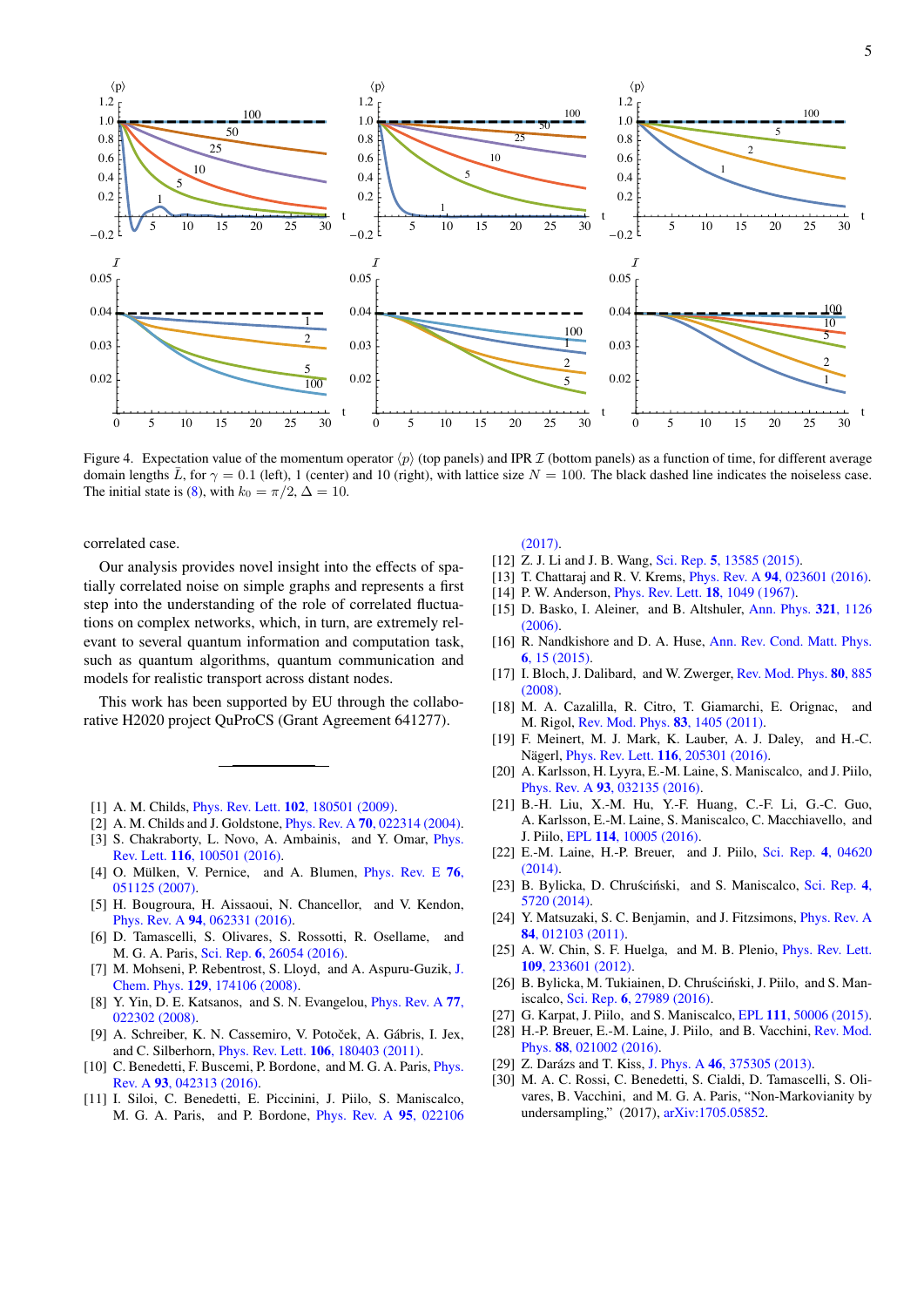<span id="page-5-0"></span>[31] H.-P. Breuer, E.-M. Laine, and J. Piilo, [Phys. Rev. Lett.](http://dx.doi.org/10.1103/PhysRevLett.103.210401) 103, [210401 \(2009\).](http://dx.doi.org/10.1103/PhysRevLett.103.210401)

<span id="page-5-1"></span>[32] M. Modugno, New J. Phys. **11**[, 033023 \(2009\).](http://dx.doi.org/10.1088/1367-2630/11/3/033023)

6

## Appendix

In this appendix we present the MATLAB/Octave code that simulates the dynamics of the quantum walk subject to random telegraph noise, with spatial correlations.

The RTN can be obtained from the Poisson process. If  $P$  is the variable describing the latter, then the RTN is simply given by  $X = (-1)^P$ , i.e. it switches its state at each event of the Poisson process. For a Poisson process with rate  $\gamma$ , the time intervals δ between two events are independent and exponentially distributed with mean  $\gamma^{-1}$ . So the probability distribution for δ is an exponential distribution:  $p(\delta) = \gamma \exp(-\gamma \delta)$ . The cumulative distribution function is  $F(\delta) = 1 - \exp(-\gamma \delta)$ . Thus we can generate the time intervals between events by drawing  $\delta$  from the probability distribution above. By inverting the cumulative function, we obtain that  $\delta = -\log(R)/\gamma$ , where R is drawn from a uniform distribution in [0, 1].

The noise domains are generated according to the prescription presented in the main text. Each domain is labeled by an integer number. The  $N \times R$  matrix latticeDef associates, for each of the R realizations of the noise, each site with its corresponding domain number.

The output of the function is an object containing a vector of time instants t and the cell array rhoAvg, containing  $\bar{\rho}$  at each time instant. All the quantities of interest can be evaluated from  $\bar{\rho}$ . The code below assumes a particle initially localized in the middle of the lattice. An initial Gaussian wavepacket can also be considered by suitably modifying the initialization of  $p\sin$ .

```
function qw = qw_disorder(varargin)
% QW_DISORDER Simulates a 1-particle 1-d quantum walk with RTN noise and disordered
% domains
%
% qw = qw_disorder() uses default values for the parameters and returns a
% QuantumWalk struct (see below)
\approx% qw = qw_disorder('param1',value1,'param2',value2, ...) allows to set custom
% values to the parameters
%
% PARAMETERS
\epsilon% latticeSize size of the lattice (default 100)
% noiseRealizations number of noise histories to average over(def 500)
% time rather selfexplanatory (default 10)
% gamma switching rate of the RTN (default 1)
% p the probability of correlation between two sites
% (default 0)
% noiseAmp Mmplitude of the noise wrt the coupling (default 1)<br>% onSiteEnergy selfexplanatory (default 2)
                    selfexplanatory (default 2)
% coupling Couplign between first neighbors (default 1)
% DysonOrder Order of expansion of the Dyson series of U (def 4)
% jumpProb the prob. of a jump in a time step (default 0.02)
% seed set the seed of the random number generator
%
% RETURNS
%
% A struct containing the above parameters and the fields
%
% t time vector
% rhoAvg A cell array containing the average density operator at
% each time instant
   % Argument parsing
   ip = inputParser;
   addParameter(ip,'noiseRealizations',500, @isnumeric);
   addParameter(ip,'latticeSize',100,@isnumeric);
```

```
addParameter(ip,'time',10, @isnumeric);
```
addParameter(ip,'jumpProb',0.2,@isnumeric);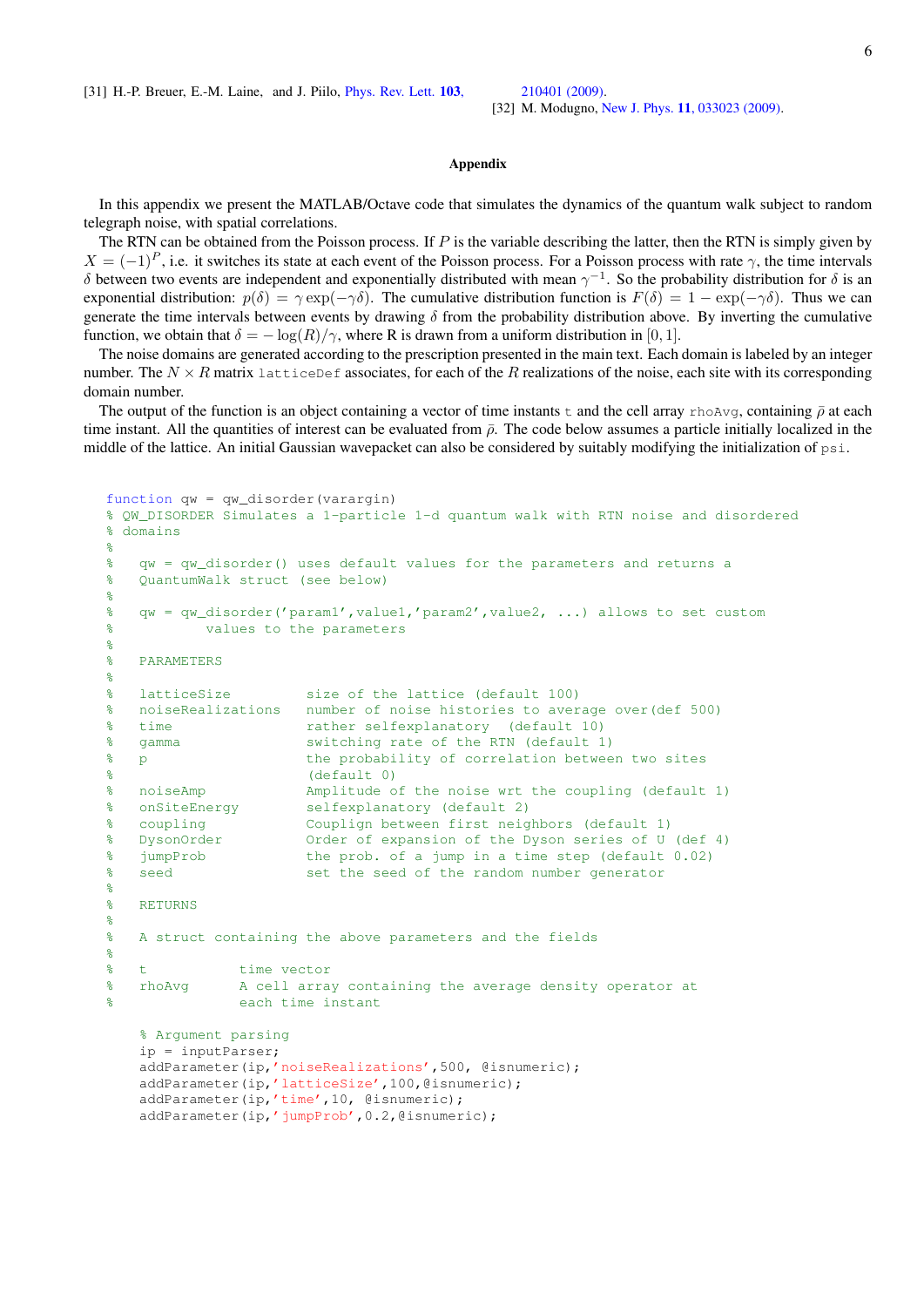```
addParameter(ip,'gamma', 1., @isnumeric);
addParameter(ip,'noiseAmp',.9,@isnumeric);
addParameter(ip,'onSiteEnergy',2,@isnumeric);
addParameter(ip,'coupling',1,@isnumeric);
addParameter(ip,'DysonOrder', 8, @isnumeric);
addParameter(ip,'seed',4,@isnumeric);
addParameter(ip,'p',.0,@isnumeric);
parse(ip,varargin{:});
%% Parameters
qw.N = ip.Results.latticeSize; % Lattice size
qw.p = ip.Results.p;
qw.noiseRealizations = ip.Results.noiseRealizations;
qw.time = ip.Results.time; % Total evolution time
% jumpProb specifies the probability to have a jump in the timestep dt
% It is used to determine the appropriate dt so that we don't miss jumps of
% the fluctuators, so it must be low (e.g. 0.2 or less)
qw.jumpProb = ip.Results.jumpProb;
% Switching rate
qw.gamma = ip.Results.gamma;
% Initial position of the particle
qw.initialPos = floor(qw.N / 2); % Particle localized in the center
% Array that specifies the spatial noisy domains
% Each number represents a noise realization. If two sites have the same
% number then their noise is correlated
qw.latticeDef = cumsum([ones(1,qw.noiseRealizations); ...(rand(qw.N -1,qw.noiseRealizations) < 1-ip.Results.correlation)]);
domainIndices = qw.latticeDef;
% Parameters of the Hamiltonian
qw.onSiteEnergy = ip.Results.onSiteEnergy;
qw.coupling = - ip.Results.coupling; % First-neighbor coupling strength
qw.noiseAmp = ip.Results.noiseAmp * qw.coupling; % Noise amplitude
Hdiag = qw.onSiteEnergy * ones(qw.N,1); % On-site energy
qw.DysonOrder = ip.Results.DysonOrder; % Order of expansion of the Dyson series for
                                       % U = exp (- i H dt)
% Set the seed of the random number generator
rng(ip.Results.seed, 'twister')
% dt for each time step (must be much smaller than the corr. time of
% the RTN because otherwise we miss jumps)
dt = min(.5, gw.iumpProb / gw.gamma)qw.t = linspace(0, qw.time, floor(qw.time / dt)); % time vector
dt = qw.t(2) - qw.t(1); % Adjust dt so that we have the exact number of timesteps
timesteps = length(qw.t); % Number of timesteps
% Initial state of the system
psi = zeros(qw.N, qw.noiseRealizations);
psi(qw.initialPos, :) = 1; \frac{1}{2} Initially localised particle
% Function that returns the intervals between the next jumps of the rtn.
% It draws n x m numbers from an exponential distribution
rtn dt = \theta(n,m) - log(rand(n, m)) / qw.gamma;
```

```
7
```